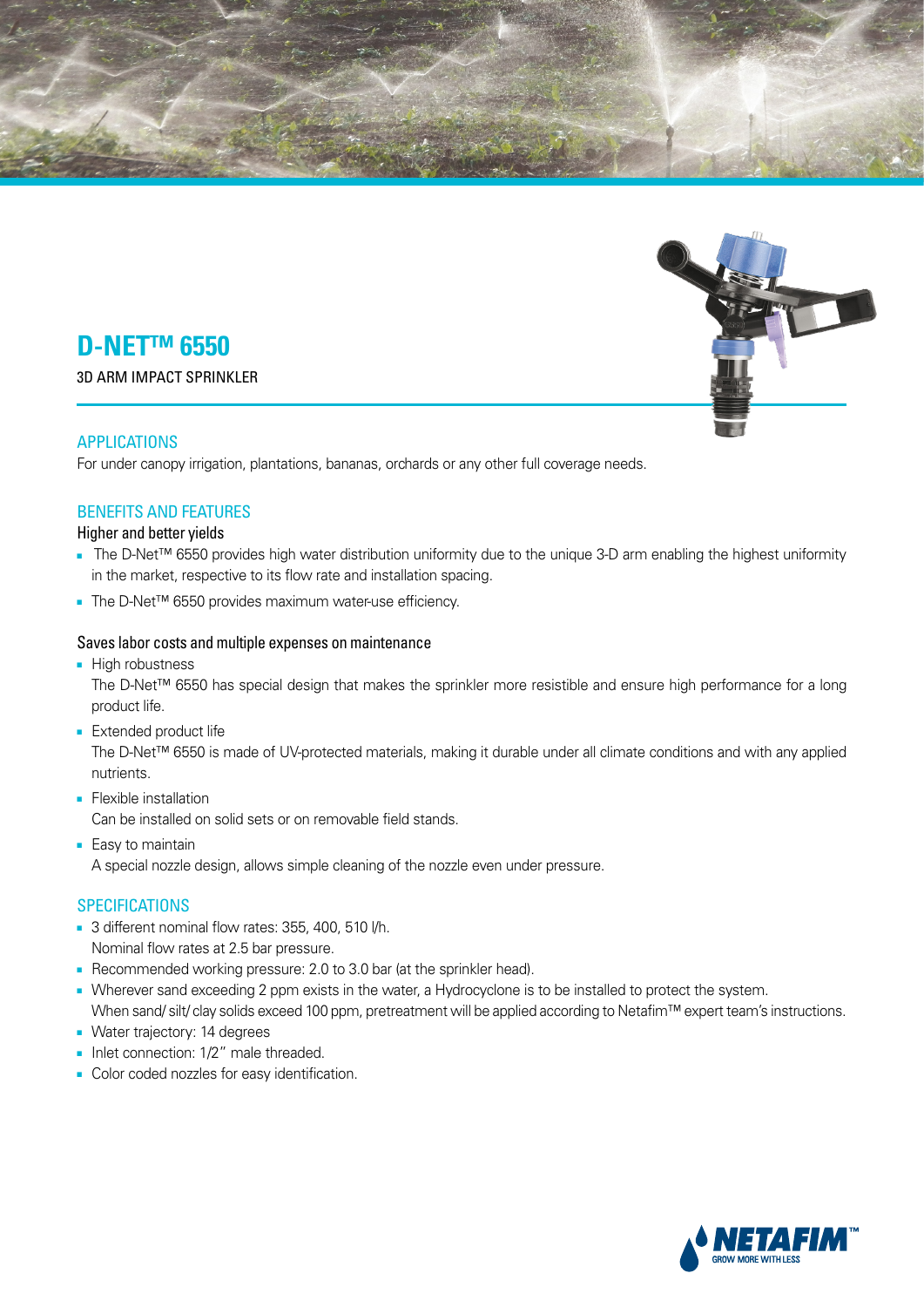#### PERFORMANCE TABLE

| <b>NOZZLE SIZE</b> | CODE                 | <b>WORKING</b> | <b>FLOW RATE</b><br><b>PRESSURE</b><br>(L/H)<br>(BAR) | <b>WETTED</b><br>DIAMETER*<br>(M) | PRECIPITATION (MM/H) |      |         |                |                |         |
|--------------------|----------------------|----------------|-------------------------------------------------------|-----------------------------------|----------------------|------|---------|----------------|----------------|---------|
|                    | <b>COLOR</b><br>(MM) |                |                                                       |                                   | SPACING (M X M)      |      |         |                |                |         |
|                    |                      |                |                                                       |                                   | 9X9                  | 9X10 | 10 X 10 | $10 \times 11$ | $10 \times 12$ | 12 X 12 |
| 2.3                |                      | 2.0            | 318                                                   | 16                                | 3.9                  | 3.5  | 3.2     | 2.9            | 2.7            | 2.2     |
|                    | Gray                 | 2.5            | 355                                                   | 17                                | 4.4                  | 3.9  | 3.6     | 3.2            | 3.0            | 2.5     |
|                    |                      | 3.0            | 389                                                   | 17                                | 4.8                  | 4.3  | 3.9     | 3.5            | 3.2            | 2.7     |
| 2.5                | Purple               | 2.0            | 358                                                   | 16                                | 4.4                  | 4.0  | 3.6     | 3.3            | 3.0            | 2.5     |
|                    |                      | 2.5            | 400                                                   | 18                                | 4.9                  | 4.4  | 4.0     | 3.6            | 3.3            | 2.8     |
|                    |                      | 3.0            | 438                                                   | 18                                | 5.4                  | 4.9  | 4.4     | 4.0            | 3.7            | 3.0     |
| 2.9                | Orange               | 2.0            | 456                                                   | 17                                | 5.6                  | 5.1  | 4.6     | 4.1            | 3.8            | 3.2     |
|                    |                      | 2.5            | 510                                                   | 18                                | 6.3                  | 5.7  | 5.1     | 4.6            | 4.3            | 3.5     |
|                    |                      | 3.0            | 559                                                   | 19                                | 6.9                  | 6.2  | 5.6     | 5.1            | 4.7            | 3.9     |

 $*$  at least 0.5 mm/h

 $\ast\ast$  Performance table prepared under laboratory conditions, sprinkler head at 0.5 meter above ground

## PACKAGING DATA

| <b>MODEL</b> | <b>QUANTITY P/BOX</b> | <b>BOX SIZE</b>          | <b>BOX WEIGTH</b> | <b>BOXES</b>    | <b>TOTAL UNITS</b> | <b>PALLET WEIGTH</b> |
|--------------|-----------------------|--------------------------|-------------------|-----------------|--------------------|----------------------|
|              | <b>UNIT</b>           | (CM X CM X CM)           | (KG)              | <b>P/PALLET</b> | <b>P/PALLET</b>    | (KG)                 |
| D-Net™ 6550  | 168                   | $54 \times 36 \times 33$ | 12.0              | 18              | 3024               | 240                  |

#### **D-NET™ 6550 CATALOG NUMBERS**

| NOZZLE SIZE<br>(MM) | <b>CODE COLOR</b> | <b>FLOW RATE</b><br>$(L/H)$ * | <b>CATALOG NUMBER</b> | SPRINKLER ILLUSTRATION |
|---------------------|-------------------|-------------------------------|-----------------------|------------------------|
| 2.3                 | Gray              | 355                           | 60100-002300          |                        |
| 2.5                 | Purple            | 400                           | 60100-002310          |                        |
| 2.9                 | Orange            | 510                           | 60100-002320          |                        |

\*Nominal flow rate at 2.5 bar working pressure

## D-NET 6550 SPRINKLER NOZZLES

| NOZZLE SIZE (MM) | CODE COLOR | <b>CATALOG NUMBER</b> | PRODUCT DRAW |
|------------------|------------|-----------------------|--------------|
| 2.3              | Gray       | 60100-002450          |              |
| 2.5              | Purple     | 60100-002451          |              |
| 2.9              | Orange     | 60100-002452          |              |